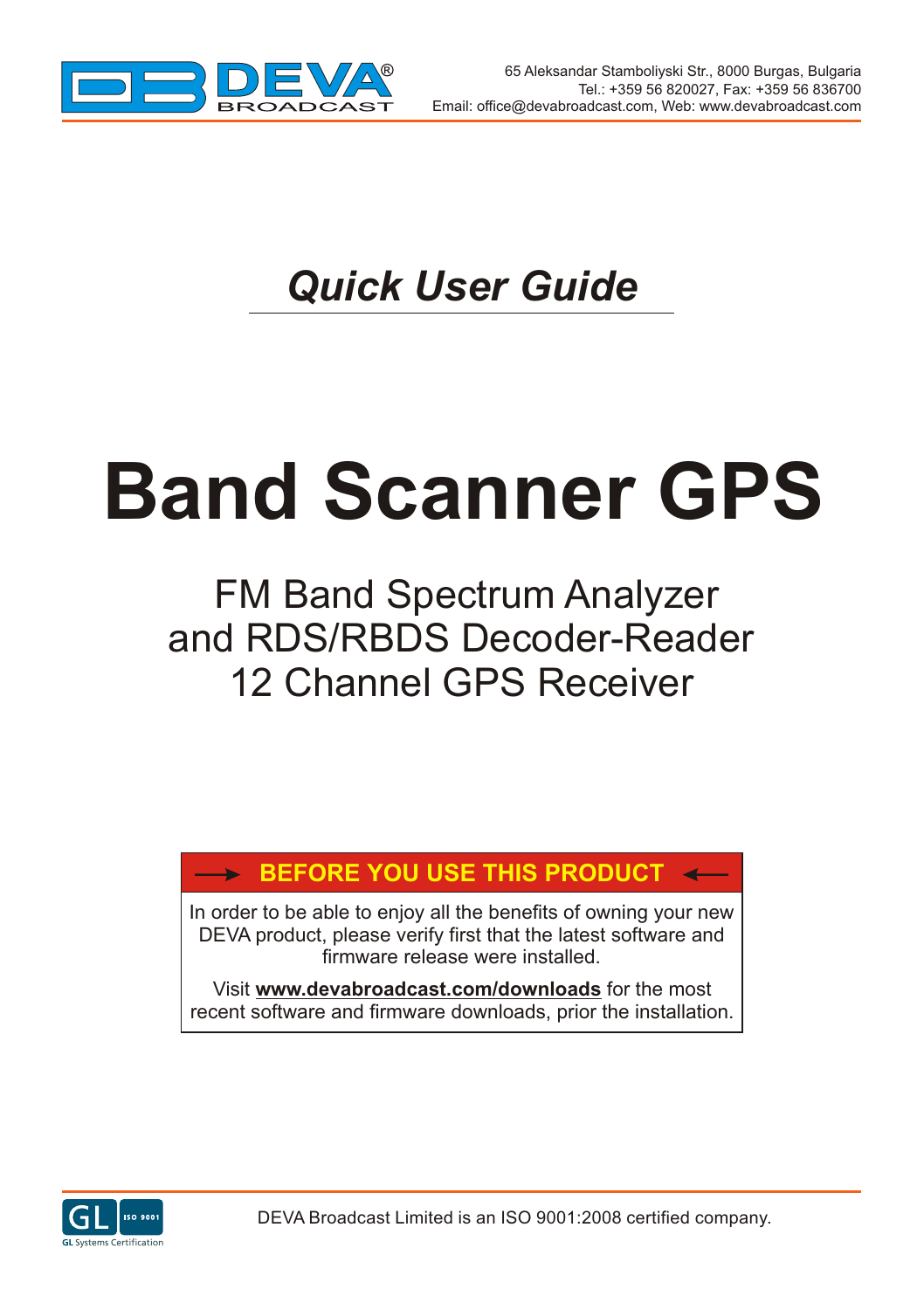This Quick user guide will make the installation of Band Scanner GPS quick and easy. Following these steps will simplify the process and save you extra time and effort. **For more information about the Safety precautions and the Operating environment recommendations please refer to the User Manual.**

Select a suitable location for installation that allows routing of the antenna cable to the Band Scanner GPS and also provides a clear view of the sky for good satellite reception.

**NOTE:** Make sure to route the cable in such a manner so as to prevent pinching of the cable by doors, windows or trunk lids when they are opened or closed.

| STEP 2 | Device Manager Software Installation |
|--------|--------------------------------------|
|        |                                      |

In order to establish communication with Band Scanner GPS you have to install **"Band Scanner GPS Software"**. We recommend you to install the software before connecting the device to the computer.

- 1. Use the Installation file which can be found on the supplied CD or downloaded from www.devabroadcast.com/downloads;
- 2. Find **"Band Scanner GPS"** folder, double click on the installation file to launch the *Wizard*;
- 3. Accept the default recommendations and click **"Next>"** in the end of each step;
- 4. When asked to place an icon on the computer's *Desktop*, click on the check boxes;
- 5. Finally, select NOT to launch the program;
- 6. Close the software installation utility;
- 7. Ashortcut to the Software will appear on the desktop of your computer.

| STEP <sup>2</sup> | <b>USB Port Installation</b> |  |
|-------------------|------------------------------|--|
|                   |                              |  |

Once the software is installed on the computer, a special USB port driver must also be installed in order for the Band Scanner GPS to be accessible through the front-panel USB port.

Unless you have deselected the *"Install drivers automatically"* option from the installation wizard, or something has gone wrong during the installation process, the USB port drivers should be installed automatically on your computer.

If the USB drivers are not installed or a problem has occurred, the led light labeled *"ACTIVE"*, placed on the rear panel of the device, will start to blink. In that case we recommend you to deinstall the software and repeat **Step 2**.

**NOTE:** If the USB driver is not installed already on your computer, please, refer to the complete **User Manual, page 21.**

**STEP 4 Device Connection**

After completing the steps listed above Band Scanner GPS will be ready for usage and no additional adjustments or settings will be required except in the occasions when:

- ustments or settings will be required except in the occasions when:<br>• you would like to measure the band off-air, an external FM antenna should be connected to the
- ?Antenna Input; you would like to receive GPS information, an external GPS antenna should be connected to the GPS Antenna Input.
- **NOTE:** The maximum input RF signal to the Antenna Input is 100 dBµV. Do not connect the Band Scanner GPSdirectly to any FM Transmitter's MONITOR Output - this would damage it irrevocably.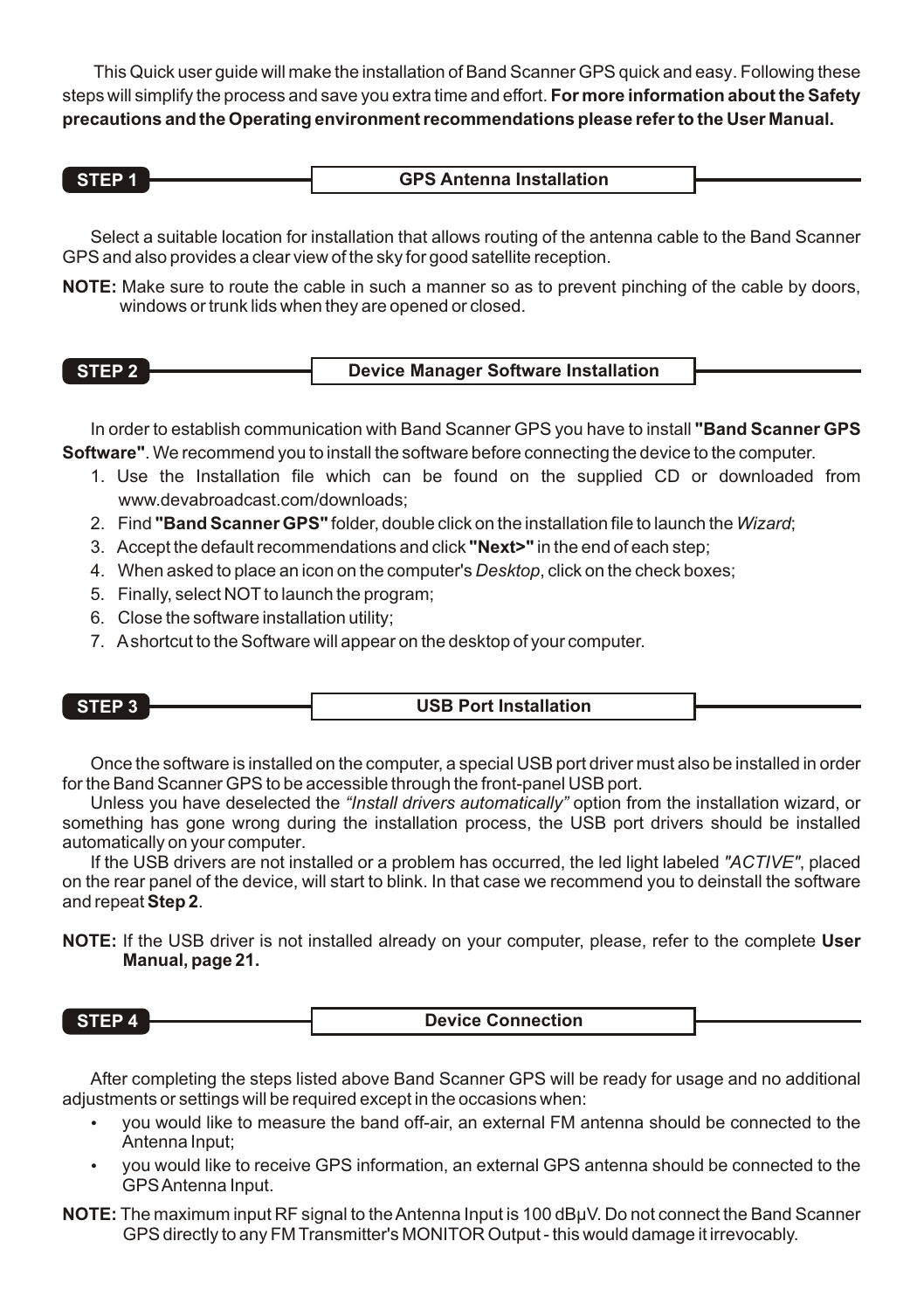#### **STEP 5 Band Scanner GPS Software Usage**



After connecting the Band Scanner GPS to a USB port of any Windows based PC, where the software is already installed, the product is ready to be used and does not require any additional adjustments or settings. The software will restore automatically the unit to the initial data.

| STEP 6                |                                 |                                                                                                      | <b>GPS Monitor</b> |                    |                       |
|-----------------------|---------------------------------|------------------------------------------------------------------------------------------------------|--------------------|--------------------|-----------------------|
| THE DOOR              | 00.00 100.00                    |                                                                                                      |                    |                    |                       |
|                       | Lon: E 27°27'37" Time: 08:36:54 | Lat: N 42°29'44" Date: 04 Apr 2013 Altitude: 109.8 m Speed: 0.6 km/h<br>Accuracy: 9.5 m Course: 0.0° |                    | <b>GPS ACTIVE.</b> | <b>GPS Monitor</b>    |
| <b>GROUP DETECTOR</b> |                                 |                                                                                                      |                    |                    | <b>LRand Analyzer</b> |

Here are visualized all mandatory GPS parameters - Latitude, Longitude, Date, Time, Altitude, Accuracy, Speed and Course. The green indicator  $(1)$  will be blinking constantly while the GPS Receiver is  $\,$ activated. The GPS Receiver is turned ON by default.

Upon switching on Band Scanner GPS, *Brief View* will indicate that the GPS Receiver is acquiring *GPS Fix*. This process will take about 5 minutes. Bad weather or/and improper GPS antenna position may extend Acquiring time.

| STEP <sub>7</sub> | <b>FM Tuner. Modes and Presets</b> |  |
|-------------------|------------------------------------|--|
|                   |                                    |  |

- 1. **Frequency Indicator** Shows the working frequency of the unit:
- **2. Working frequency entering cell**;
- **3. The set button** will adjust the unit to the frequency defined in cell [2];
- **4. UP** and **DOWN** buttons for a**djusting the tuner's frequency**;
- **5. SEEK UP** and **SEEK DOWN** Buttons;
- **6. Slider for manual adjustment of the frequency**;
- **7. Field Strength Indicator**;
- **8. USB connection indicator**;
- **9. RDS Signal Presence**;
- **10. Stereo Signal Presence**;
- **11. RDS/RBDS Mode Selector**;
- **12. MPX INPUT Signal Selector** Band Scanner GPS does not support Composite/MPX input;
- **13. Deemphasis Selector** for the Demodulator - 50us or 75us;
- **14. Sensitivity Selector**  Local (6dB Attenuator) or DX (no Attenuator);
- **15. Region Selector**;
- **16. Quick Preset Save** buttons By applying this option you can assign easy for access memory presets;
- **17. Quick Preset Recall** buttons Intended to serve as a quick access to favorite stations, preset button needs no more than a click;
- **18. Quick Preset Recall List**  The first 5 frequencies are arranged under fast recall buttons. The rest are placed under the Recall List button.